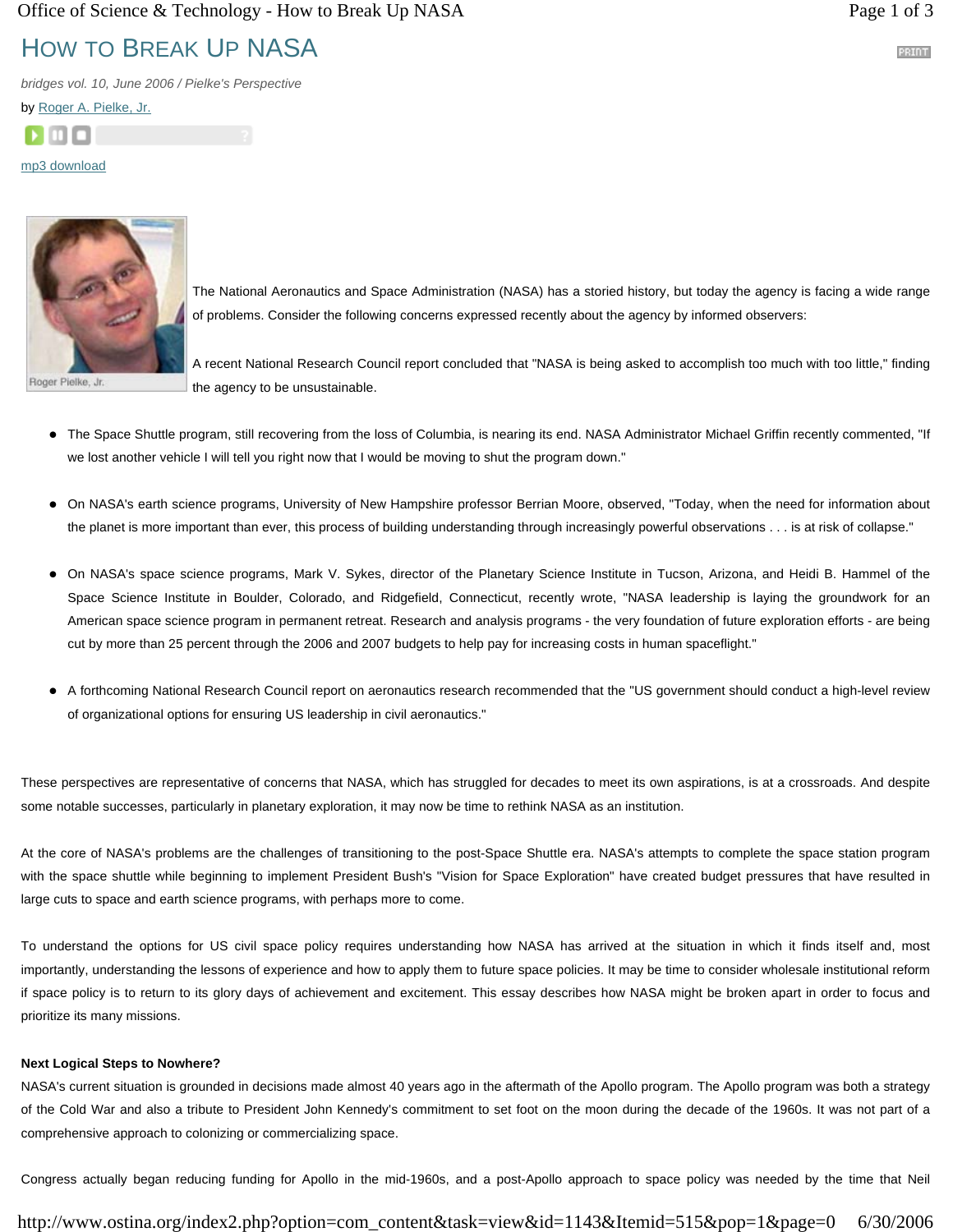Armstrong set foot on the moon. NASA officials sought to focus post-Apollo space policy on a single vision - Mars. NASA developed a set of options focused on this vision: go to Mars sooner, go to Mars soon, or go to Mars later. But by this time, national policymakers, including President Nixon, had turned their attention from the moon (been there, done that) to the Vietnam War, and additional achievements in space were not high priorities. So the Mars vision was rejected.

NASA then sought to keep its vision alive by developing a more politically palatable approach. Thus it came up with what came to be characterized as the "next logical steps" leading in the end to Mars, but starting with a reusable space vehicle that could, in principle, be justified for reasons other than an ultimate Mars mission. Hence, NASA partnered with the military to develop what came to be known as the Space Shuttle and promised 48 flights per year at very low costs.

The logical step that would follow the Shuttle would be a space station in earth orbit, then followed by a mission to Mars. Today, NASA continues to pursue the vision first articulated 40 years ago.

### **Golden Handcuffs?**

NASA's success in creating a political constituency in support of its "next logical steps" approach to the vision of landing a human on Mars has made change extremely difficult.

I first saw this constituency in action in 1991, when I served as an intern for the Science Committee of the US House of Representatives, then under the chairmanship of Congressman George Brown (D-CA). That year, the Appropriations Committee had voted to terminate the space station program, one of many congressional attempts to change NASA's approach to its vision. Chairman Brown, a fan of the space program, decided to take responsibility for leading the effort to overturn the cancellation and restore the program.

As an intern enlisted to play a small role in the Science Committee's campaign to reverse the Appropriations Committee's decision, I helped rite speeches and prepare "Dear Colleague" letters to members of the House. I recall having available briefing binders, which must have been prepared by NASA or their contractors, that described in incredible detail the number of space station contracts that went to individual congressional districts as well as the number of jobs in each district. The binders contained pages, prepared individually for each district, that could be copied and attached to a letter of support sent to each member's office. We made the case that canceling the space station was a jobs issue for individual districts. I'm not sure how big a role such information played in the ultimate vote to restore the station to the budget that year, but it seemed to me that it was a determining factor.

NASA's success in creating a structure of political support by spreading contracts around the nation in key congressional districts has made change difficult. Any alteration to the course that NASA is on will necessarily face opposition, if the changes result in termination of contracts and the loss of high-paying jobs in important congressional districts.

As a result, NASA's political successes have, to some degree, constrained its ability to implement needed policy change.

## **What to do?**

NASA has far more on its plate than it can handle under any realistic budget projection. And even under unlimited budgets, it may be that NASA simply needs institutional reform. While the solutions aren't obvious, here are some radical ideas for reforming US space policy:

# *1. Consider major institutional change*

The Cold War structure of NASA may have made sense following Sputnik, but it may be outdated in the 21st century. Congress should be open to the possibility of major change in the organization of space policy.

# *2. Separate human space flight into its own agency*

The NASA vision of going to Mars has a committed constituency both inside and outside the agency. So long as the US public and their elected representatives support such a vision for space exploration, an

institutional arrangement should be created where such a vision can be pursued on its merits and not conflated with science. NASA could be broken up, creating an agency focused narrowly on the vision of colonizing space - the Agency for Space Exploration and Settlement.